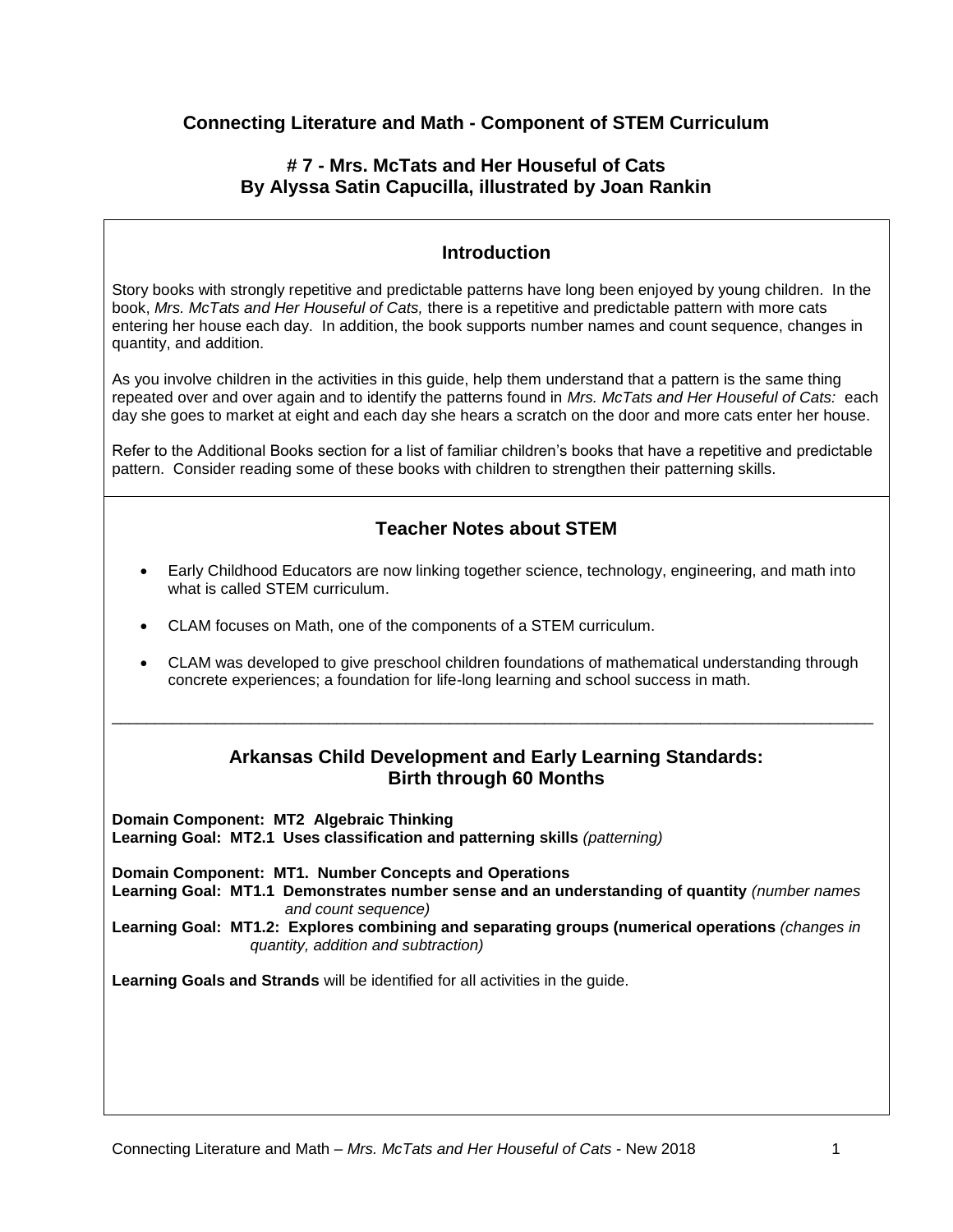# **Materials to Collect and Make**

- Locate plastic chips/poker chips (at least 26).
- Counting Match Ups number/numeral/word 2-piece puzzles (purchase or make) Refer to *Ten Red Apples* Curriculum Guide
- Numeral stamps
- Cat stamps
- Make felt or magnetic figures of three little kittens, a larger cat (Mother), and three mittens. Make each kitten and each mitten different for "Three Little Kittens" story.
- Use one kitten and make four mittens of different colors for the "Color Mittens" story.
- Create numeral cards as follows to use with "Counting and Adding Mrs. McTats Cats":
	- oCard: 1 cat
	- oCard: 2 cats
	- oCard: 3 cats
	- oCard: 4 cats
	- oCard: 5 cats
	- oCard: 6 cats
	- oCard: 4 cats
	- oCard: 1 dog

# **Story Presentation**

#### **Learning Goals:**

- **LD1.1 Understands and responds to language (in child's home language)** *(vocabulary and language comprehension)*
- **EL1.1 Shows interest in literacy experiences** *(engagement in literacy experiences)*
- **EL1.2 Engages in read-alouds and conversations about books and stories** *(engagement with books and stories)*
- **EL2.1 Notices and manipulates the sounds of language** *(rhyme)*
- **EL3.1 Responds to features of books and print** (*book knowledge and print knowledge)*
- **MT1.1 Demonstrates number sense and an understanding of quantity** *(number names and count sequence, connection of number, numeral and quantity)*
- **MT1.2 Explores combining and separating groups (numerical operations)** *(changes in quantity, addition and subtraction*

**Book:** *Mrs. McTats and Her Houseful of Cats* by Alyssa Satin Capucilli, illustrated by Joan Rankin

**First Reading of** *Mrs. McTats and Her Houseful of Cats*

- Be familiar with the book*, Mrs. McTats and Her Houseful of Cats*
- Show the cover, give title and illustrator. (Explain that the author writes the words and the illustrator is the person who creates the pictures.)
- Invite children to look at the cover and describe what they see. Have children count the number of cats on the front cover and then on the back cover.
- Ask children how many cats they think would be a houseful. Accept all answers, then say, "Let's read and find out."
- Read the story so all children can see the pictures in the book.
- Follow up the reading by inviting children to recall what Mrs. McTats does each morning (she goes to market to buy food for her cats) and what happens when she returns home (more cats enter her house).
- Invite children to recall how many cats Mrs. McTats had in the end. (Twenty-five). How many dogs (1).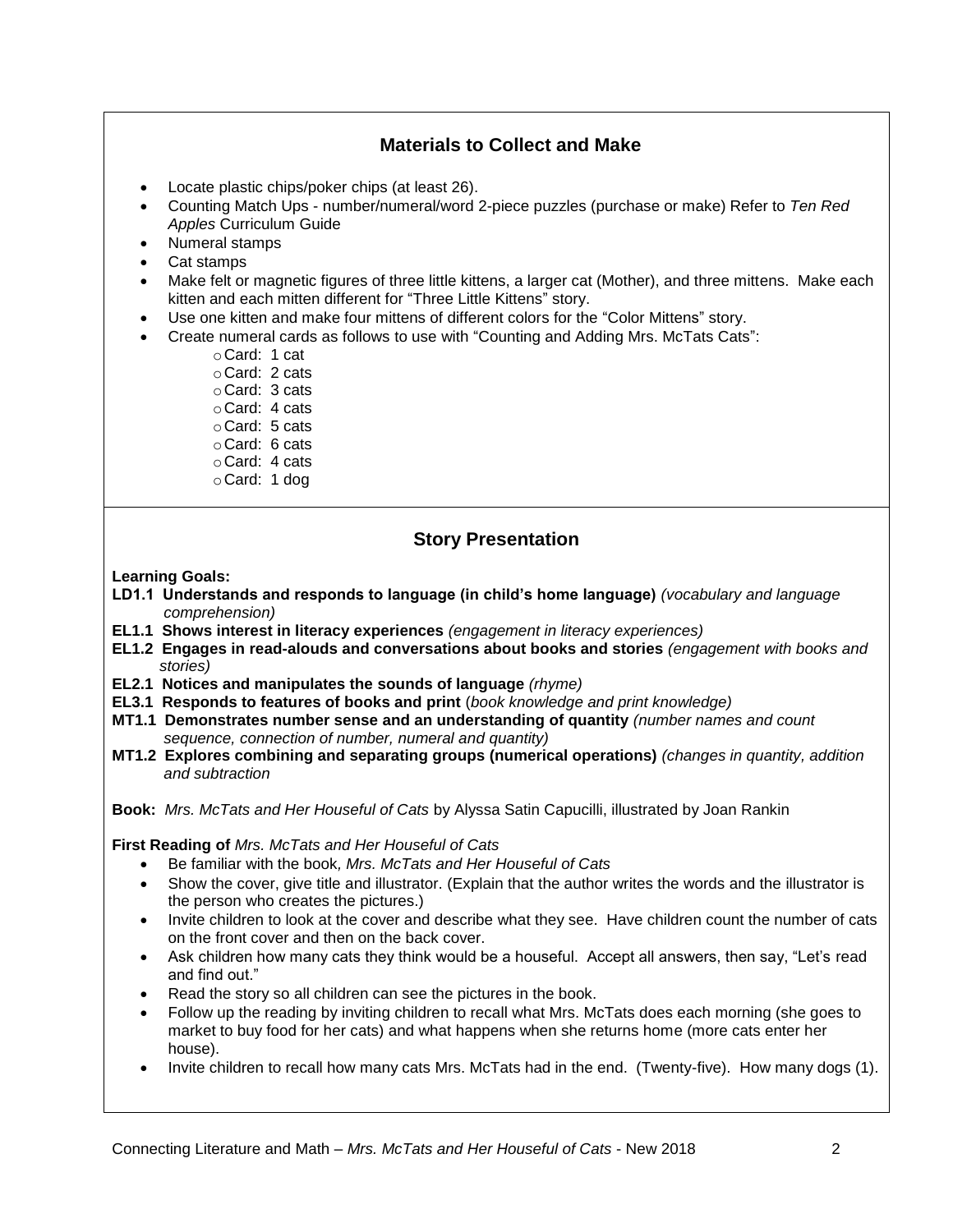### **Second Reading of** *Mrs. McTats and Her Houseful of Cats*

- Show the cover and invite children to read the title with you as you run your fingers under each of the words.
- Read the title again and pause before you read "Cats" and invite children to supply the word. Say to them that McTats and cats rhyme.
- Suggest to children that they listen to the rhyming words in the story.
- Read the story so all children can see the pictures in the book.
- Follow up the reading by inviting children to help you read the story. Explain that you will sometimes pause and allow them to fill in the rhyming word.
- Choose the parts of the story where you want children to say the rhyming word. For example, on the second page: "To market, to market! I mustn't be  $\blacksquare$  (late)

\_\_\_\_\_\_\_\_\_\_\_\_\_\_\_\_\_\_\_\_\_\_\_\_\_\_\_\_\_\_\_\_\_\_\_\_\_\_\_\_\_\_\_\_\_\_\_\_\_\_\_\_\_\_\_\_\_\_\_\_\_\_\_\_\_\_\_\_\_\_\_\_\_\_\_\_\_\_\_\_\_\_\_\_\_\_\_\_

Thank the children for helping you read the story.

#### **Third Reading of** *Mrs. McTats and Her Houseful of Cats*

- Show the cover and invite children to recall the title of the book.
- Read the last four lines in the book and ask children what they think Mrs. McTats means when she says "from A to Z." Accept all answers and say "Let's read and see if we can find out what Mrs. McTats means."
- Read the story, emphasizing the name of each cat and point to the beginning letter of each name. For example, point to the "A" in Abner.
- Follow up the reading by again asking children what Mrs. McTats means when she says "from A to Z."
- Guide children to understand that each cat's name begins with a different letter of the alphabet.
- Involve children in singing the alphabet song.

### **Additional Learning Goal:**

**EL3.2 Shows knowledge of the shapes, names, and sounds of letters** *(alphabet knowledge)*

### **Teacher Note:**

*All of the story presentations are teacher-guided activities.*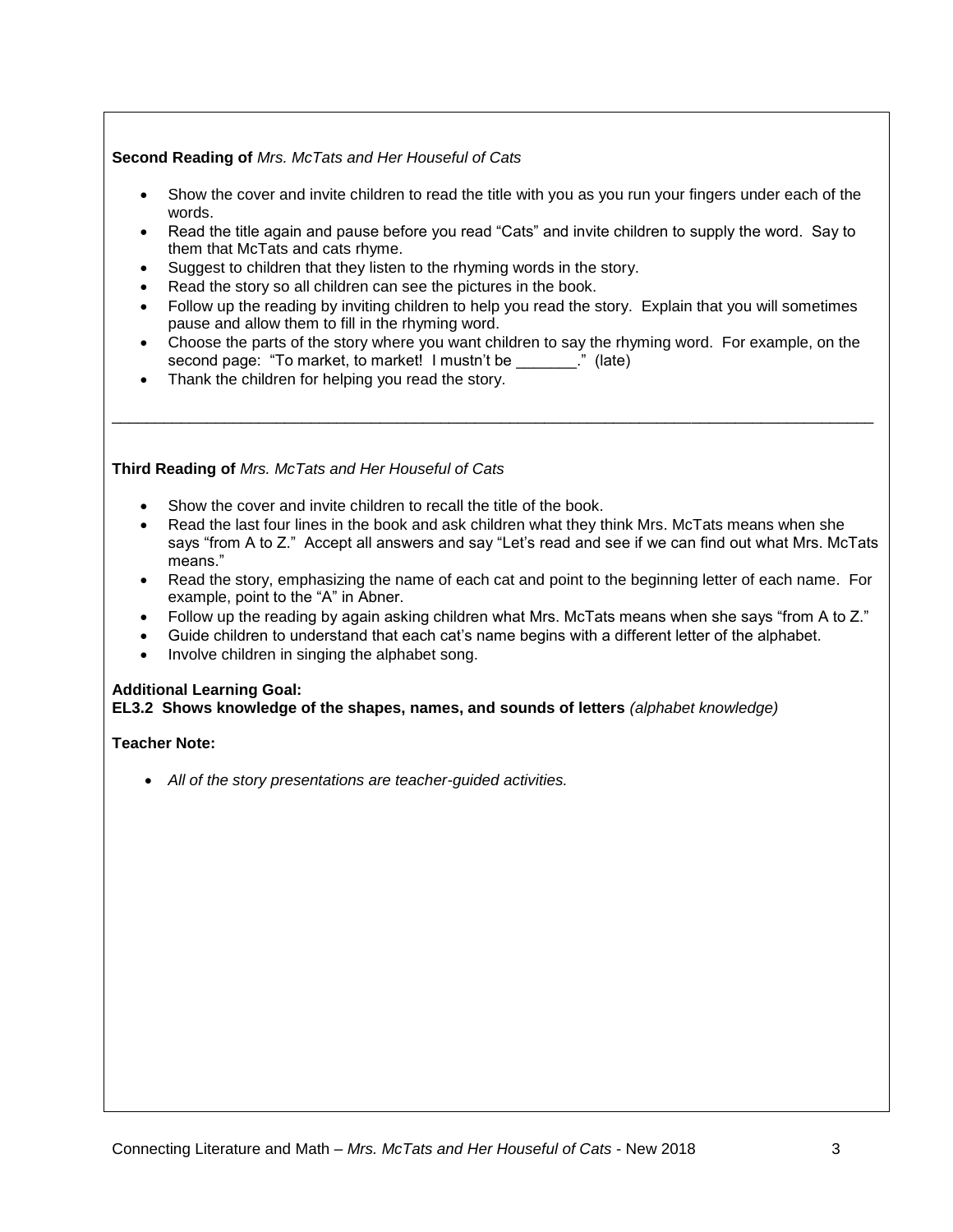# **Additional Language and Literacy Activities**

**Learning Goals:**

- **LD1.1 Understands and responds to language (in child's home language)** *(vocabulary and language comprehension)*
- **EL1.1 Shows interest in literacy experiences** *(engagement in literacy experiences and variety of interests)*
- **EL2.1 Notices and manipulates the sounds of language** *(rhyme)*
- **MT1.1 Demonstrates number sense and an understanding of quantity**
- **CA1.1 Explores through listening, singing, creating, and moving to music**

**Activity: One Stormy Night (Poem)**

| The ground was covered     |
|----------------------------|
| With frost and snow,       |
| And the two little kittens |
| Had nowhere to go.         |
|                            |
| They lay and shivered      |
| On the mat at the door,    |
| While the old woman        |
| Was sweeping the floor.    |
|                            |
| And then they crept in     |
| As quiet as mice,          |
| All wet with the snow,     |
| And as cold as ice.        |
|                            |
| And found it much better   |
| That stormy might,         |
| To lie by the fire,        |
| Than to quarrel and fight. |
| Traditional                |
|                            |
|                            |
|                            |
|                            |
|                            |
|                            |
|                            |

#### **Teacher Notes**:

- *Read the poem, "One Stormy Night," with expression and body language. For example, use a deep voice when speaking for the bigger cat and a high voice when speaking for the little cat. Pretend to shiver when you read, "They lay and shivered."*
- *This is a teacher guided activity.*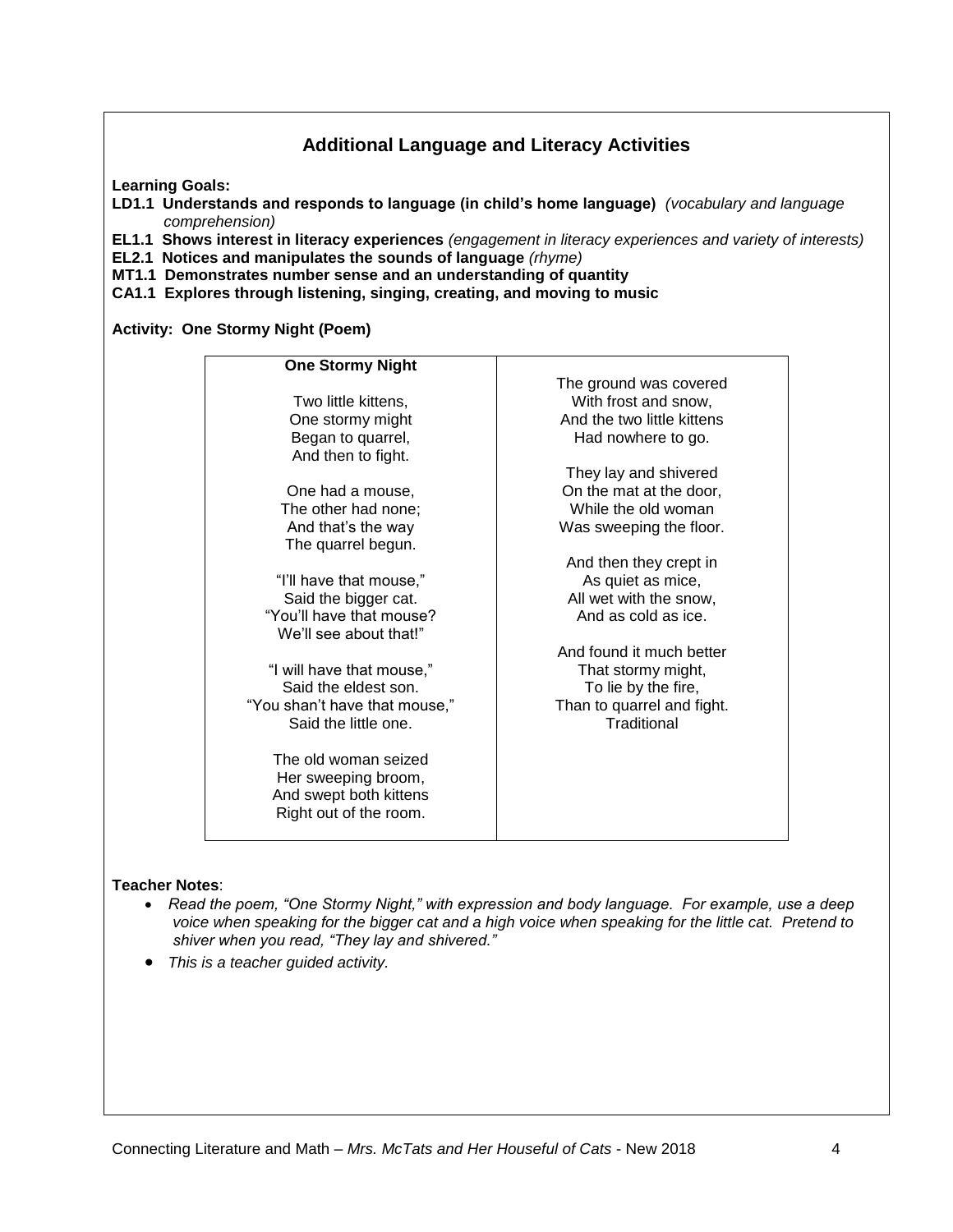**Learning Goals: EL1.1 Shows interest in literacy experiences EL2.1 Notices and manipulates the sounds of language** *()rhyme)* **MT2.1 Uses classification and patterning skills** *(patterning)*

#### **Activity: Storytelling Figures: "**Color Mittens"

- Make a kitten and four felt or magnetic mittens (blue, red, yellow, green) for the story, Color Mittens.
- Use the figures to tell the following story

#### **Color Mittens**

| My poor little kitten lost her mitten<br>And began to cry, "Boohoo."<br>So I helped my kitten look for her mitten<br>Her beautiful mitten of blue.      | (Place kitten on storyboard)<br>(Pretend to cry)<br>(Cup hand above eye and glance around) |
|---------------------------------------------------------------------------------------------------------------------------------------------------------|--------------------------------------------------------------------------------------------|
| I found a mitten just right for a kitten<br>Under my mother's bed.<br>But, alas, the mitten was not the right mitten,<br>For it was colored red.        | (Pretend to peek under bed)<br>(Place red mitten on storyboard)                            |
| I found a mitten just right for a kitten<br>Under my father's pillow.<br>But alas, the mitten was not the right mitten<br>For it was colored yellow.    | (Pretend to peek under pillow)<br>(Place yellow mitten on the storyboard)                  |
| I found a mitten just right for a kitten<br>Under the laundry so clean.<br>But, alas, the mitten was not the right mitten<br>For it was colored green.  | (Pretend to peek under folded laundry)<br>(Place green mitten on the storyboard)           |
| I found a mitten just right for a kitten<br>Inside my favorite shoe.<br>And this time the mitten was just the right mitten,<br>For it was colored blue. | (Pretend to peek inside shoe)<br>(Place blue mitten on storyboard next<br>to kitten)       |

#### **Teacher Notes:**

- *Make enough mittens for each child to have one, using the different colors. Read the story and ask the children to hold up the correct mitten when you say the color word.*
- *This is a teacher guided activity.*

**Color Mittens** from Arkansas Children's Week 2000 booklet, "Tell Me a Story."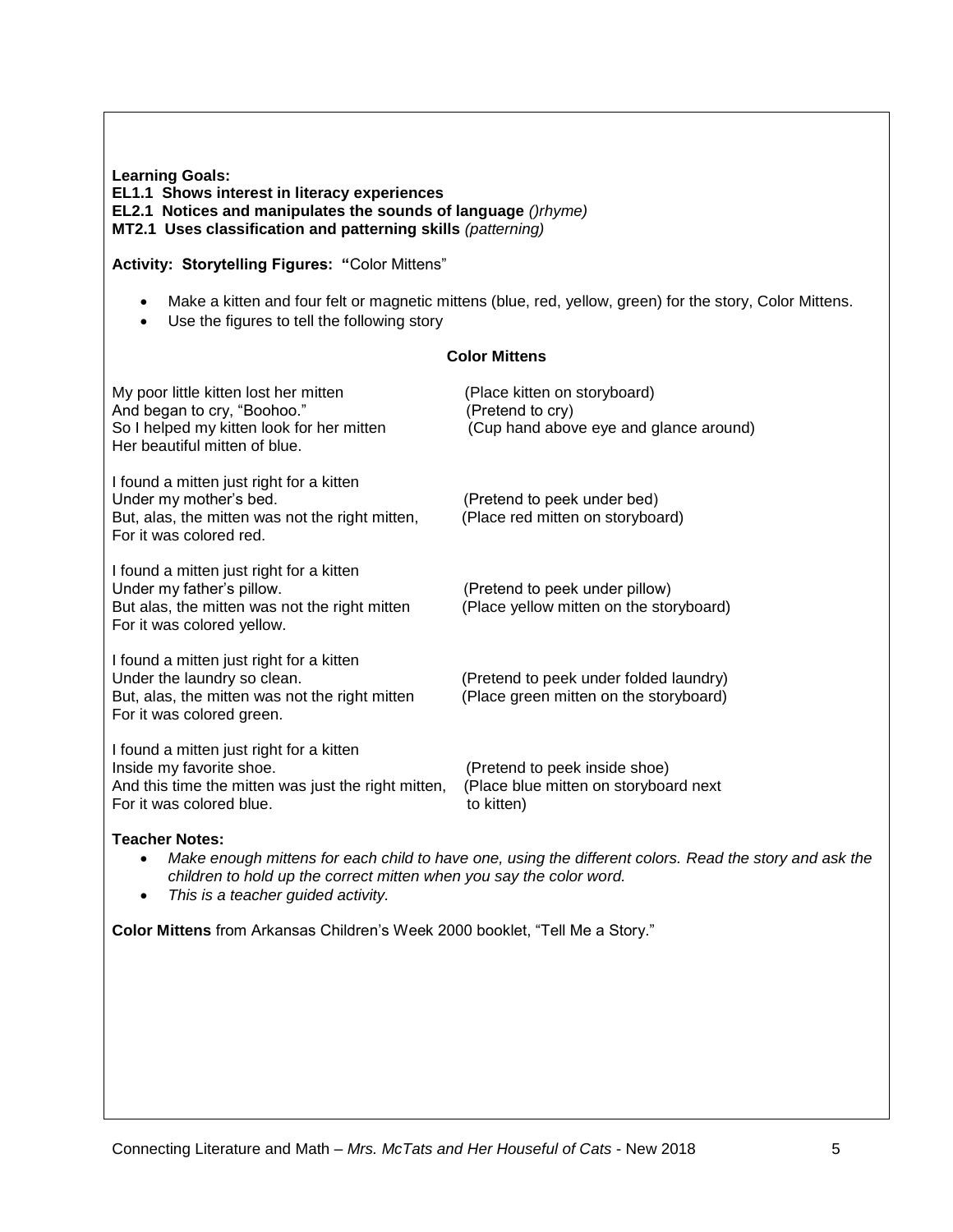**Learning Goals:**

**EL1.1 Shows interest in literacy experiences**

**EL2.1 Notices and manipulates the sounds of language** *(rhyme)*

**Activity: Storytelling Figures:** Mother Goose Rhyme, "Three Little Kittens"

- Make felt or magnet figures of three little kittens, a larger cat (Mother), and three mittens for the rhyme, "Three Little Kittens." Make each kitten and each mitten different.
- Use the figures to say the following rhyme:

### **Three Little Kittens**

The three little kittens They lost their mittens, And they began to cry.

Oh, Mother dear, We sadly fear Our mittens we have lost.

What? Lost your mittens, You naughty kittens! Then you shall have no pie. *Mee-ow, mee-ow, mee-ow*.

No, you shall have no pie.

The three little kittens They found their mittens, And they began to cry.

Oh, Mother, dear, See here, see here, Our mittens we have found.

Put on your mittens, You silly kittens, And you shall have some pie.

*Purr-r, purr-r, purr-r*, Oh let us have some pie.

# **Learning Environment**

**Teacher Note:** *As children are involved in the learning centers listed here, they are engaged in activities that support the following Domains of Child Development and Early Learning:*

- *Emergent Literacy*
- *Mathematical Thinking*
- *Creativity and Aesthetics*

### **Art Center**

Add cat stamps and numeral stamps

### **Dramatic Play Center**

• Add stuffed cats to the center

### **Library**

- Add a magnetic or felt storyboard.
- Add magnetic or felt figures for the rhyme "Three Little Kittens"
- Add books that have a repetitive pattern (Refer to Additional Books section)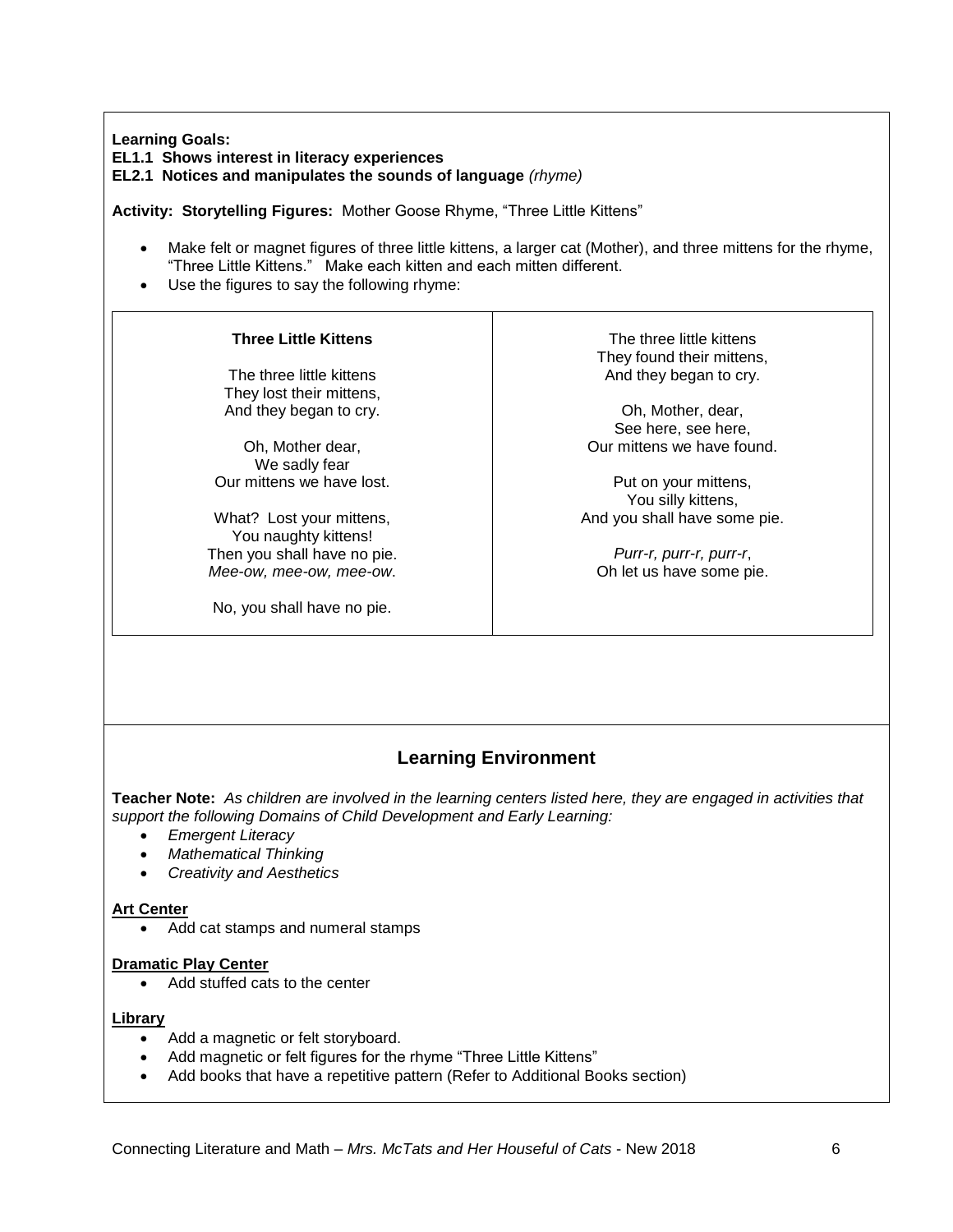## **Discovery Center**

- Add the Counting Match Ups number/numeral/word 2-piece puzzles (purchase or make) Refer to *Ten Red Apples* Curriculum Guide
- Observe children to see if any of them need help with the activities

## **Activity: Counting and Adding Mrs. McTats Cats**

- Form a small group of children (4 to 6) for this activity. If possible, include children who are at different levels of mathematical thinking.
- Place the numeral cards (see Materials to Collect and Make) on the table so that they are facing the children. The cards should be placed from children's left to right, beginning with one cat, then two cats, etc.
- Place 26 plastic chips on the table where children can reach them.
- Read/retell the story and invite children, one at a time, to place the correct number of chips on the cards.
- Involve children in counting the cats at different times during the activity.

# **Transition Activities**

### **Activity: Move Like a Cat**

- Invite two children at a time to walk softly and quietly like a cat as they transition to the next activity.
- Continue with this activity until all children have transitioned to the next activity.

# **Family Connection**

- Send home to families a copy of the rhyme "Three Little Kittens."
- Invite families to say the rhyme with their children.
- Ask families who are familiar with the rhyme to talk with their children about how they came to know the rhyme.
- Suggest that families with Mother Goose rhyme books in the home check the book to see if the rhyme is included. If so, ask them to read the rhyme with their child.

# **Additional Pattern Books**

*Brown Bear, Brown Bear, What Do You See?* by Bill Martin, Jr., illustrated by Eric Carle (also available in many languages)

*Chicken Soup with Rice: A Book of Months* by Maurice Sendak

*The Doorbell Rang* by Pat Hutchins (also available in Spanish)

*Five Little Monkeys Jumping on the Bed* by Eileen Christelow (also available in a bilingual Storybook Treasury) *If You Give a Mouse a Cookie* by Laura Numeroff, illustrated by Felicia Bond

*If You Give a Pig a Pancake* by Laura Numeroff, illustrated by Felicia Bond

*Jump, Frog, Jump* by Robert Kalan

*The Napping House* by Audrey Wood, illustrated by Don Wood (also available in Spanish)

*Pete the Cat: I Love My White Shoes* by Eric Litwin, illustrated by James Dean

*Polar Bear, Polar Bear, What Do You Hear?* by Bill Martin, Jr., illustrated by Eric Carle (also available in Spanish)

*Rosie's Walk* by Pat Hutchins (Also available in Spanish)

*The Very Busy Spider* by Eric Carle (also available in Spanish)

*The Very Quiet Cricket* by Eric Carle